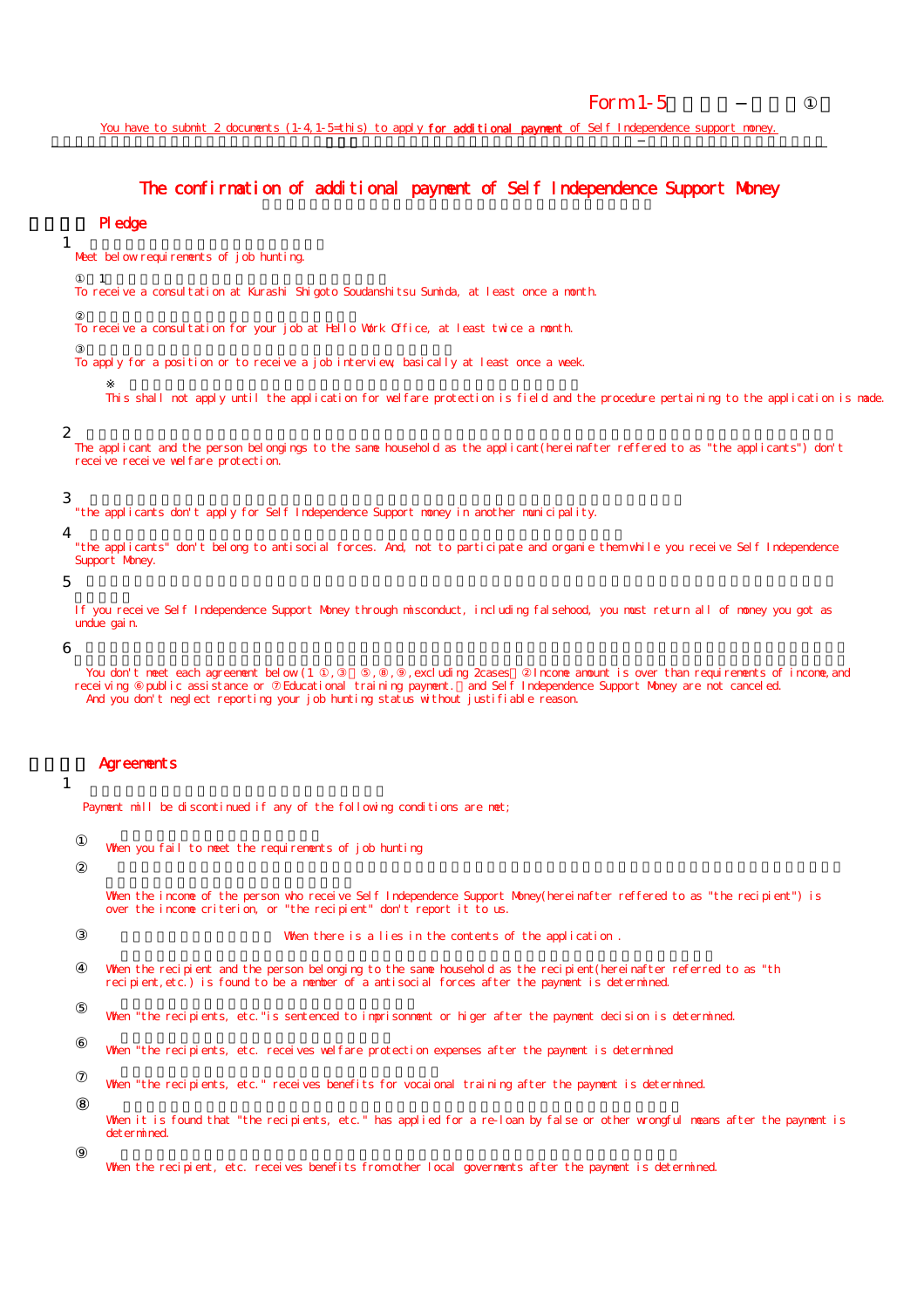To the extent necessary for confirmation of payment requirements, inquire with goverment offices, social welfare councils, consultaion support organizations, banks,etc. about the applicant's assets, income, special loans of Temporary loan Emargency Funds, vocational training benefit, etc. In addition, in response to the enquiry of the implementer, the applicant, etc. shall inform the relevant agencies to the effect than the applicant,etc. agrees to report to the relevant agencies.

## 3

Provision of information on beneficiaries of benefits to consulting organizations,welfare offices, and social welfare councils to the extent necessary for the implementation of livelihood support and appropriate public benefits, etc.

#### 4

To the extent necessary for payment, the implementer shall request information from the government and public officies regarding the confirmation of the applicability of gang members.

| The date                                                          |  |                                             |  |  |  |
|-------------------------------------------------------------------|--|---------------------------------------------|--|--|--|
|                                                                   |  | Dear Mayor of the Sumida City Toru Yananoto |  |  |  |
| I agree to the above pledges and agreements after confirming them |  |                                             |  |  |  |
| The addess                                                        |  |                                             |  |  |  |
| The name                                                          |  |                                             |  |  |  |